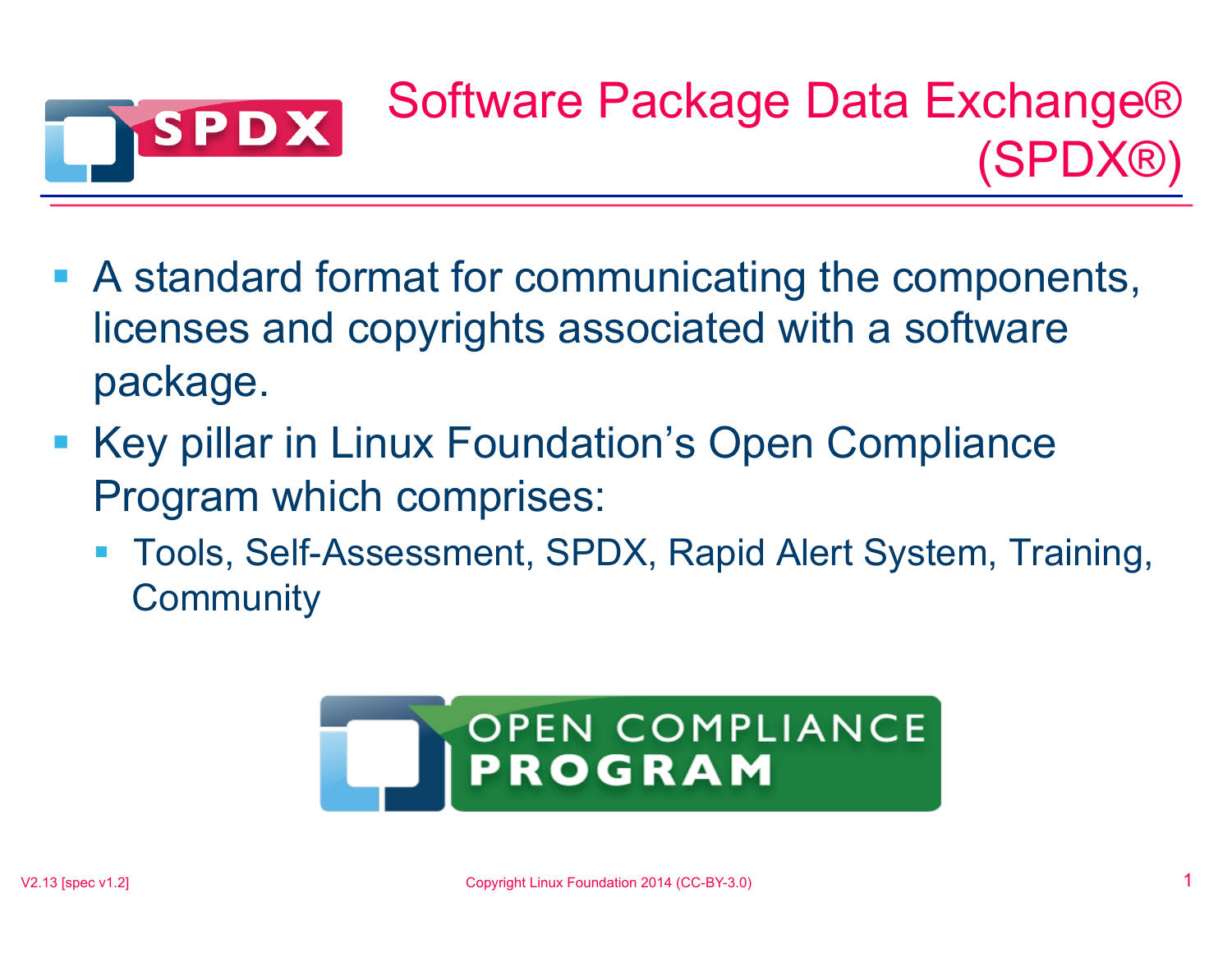

### The Need

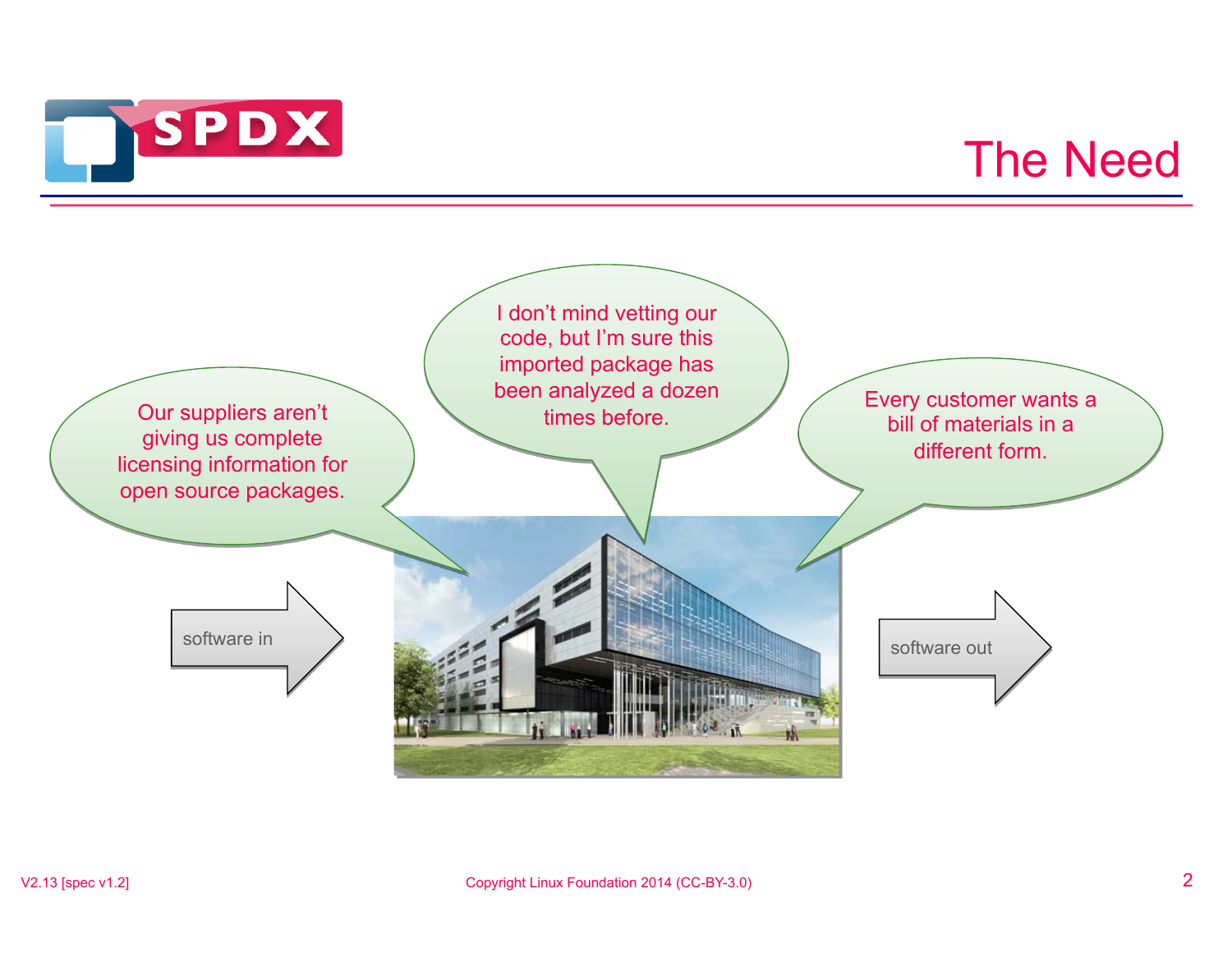

## The SPDX Document

#### **Document Information**

**Creation Information** 

**Package Information** 

**File Information** 

**Licensing Information** 

**Review Information** 

SPDX Version and Licensing

How and when created

Package identification, copyright and licensing

File by file identification, copyright and licensing

Text of licenses that are not in SPDX License List

Log of 3rd party reviews

*File is in RDF/XML or tag value form and can be converted to/from spreadsheets.*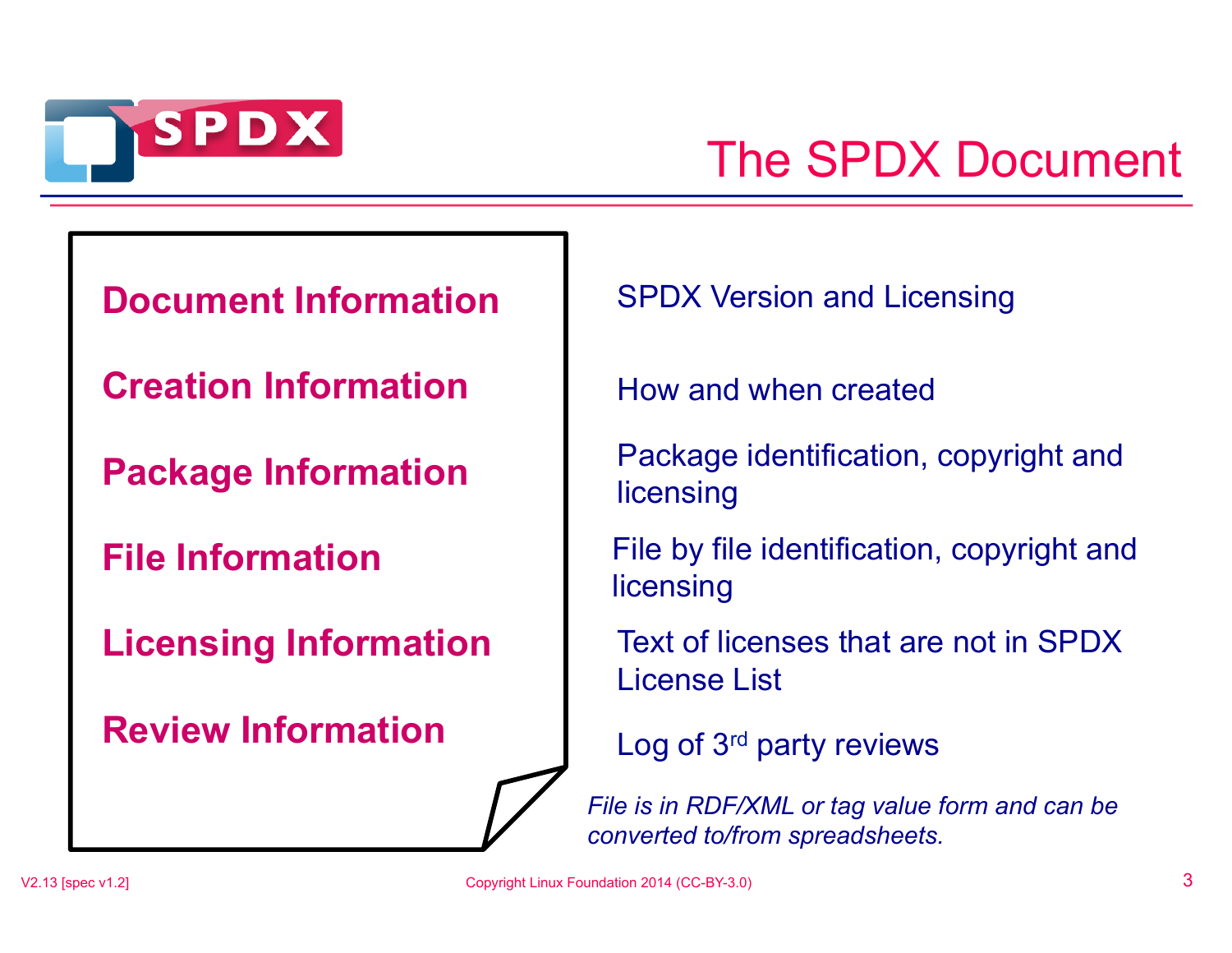

## SPDX License List

| License Identifier  | <b>Recognized Exceptions</b> | <b>Full name of License</b>                                    |
|---------------------|------------------------------|----------------------------------------------------------------|
| AFL-3.0             |                              | Academic Free License 3.0                                      |
| AGPL-3.0            |                              | (GNU) Affero General Public License v3                         |
| <b>APL</b>          |                              | Adaptive Public License                                        |
| <b>ASL-2.0</b>      |                              | Apache License, 2.0                                            |
| <b>APSL-2.0</b>     |                              | Apple Public Source License 2.0                                |
| Artistic-2.0        |                              | Artistic license 2.0                                           |
| AAL                 |                              | Attribution Assurance License                                  |
| <b>BSD-4-Clause</b> |                              | BSD 4-clause "Original" or "Old" License                       |
| <b>BSD-3-Clause</b> |                              | BSD 3-clause "New" or "Revised" License                        |
| BSD-2-Clause        |                              | BSD 2-clause "Simplified" or "FreeBSD" License                 |
| <b>BSL-1.0</b>      |                              | Boost Software License 1.0                                     |
| CATOSL-1.1          |                              | Computer Associates Trusted Open Source License 1.1            |
| $CC-BY-1.0$         |                              | Creative Commons Attribution 1.0                               |
| CC-BY-NC-1.0        |                              | Creative Commons Attribution Non Commercial 1.0                |
| CC-BY-ND-1.0        |                              | Creative Commons Attribution No Derivatives 1.0                |
| $CC-BY-SA-1.0$      |                              | Creative Commons Attribution Share Alike 1.0                   |
| CC-BY-NC-ND-1.0     |                              | Creative Commons Attribution Non Commercial No Derivatives 1.0 |
| CC-BY-NC-SA-1.0     |                              | Creative Commons Attribution Non Commercial Share Alike 1.0    |
| <b>CC-BY-2.0</b>    |                              | Creative Commons Attribution 2.0                               |
| $CC-BY-NC-2.0$      |                              | Creative Commons Attribution Non Commercial 2.0                |
| CC-BY-ND-2.0        |                              | Creative Commons Attribution No Derivatives 2.0                |
| CC-BY-SA-2.0        |                              | Creative Commons Attribution Share Alike 2.0                   |
| CC-BY-NC-ND-2.0     |                              | Creative Commons Attribution Non Commercial No Derivatives 2.0 |
| CC-BY-NC-SA-2.0     |                              | Creative Commons Attribution Non Commercial Share Alike 2.0    |



- § 300 Licenses (including common exceptions)
	- Standardized license names
	- Exact text of licenses
	- § Available on SPDX® website – URLs won't change
- License Matching **Guidelines** 
	- § For matching licenses against those included on the SPDX License List
- License Templates
	- Denote license text which is optional or replaceable per the license matching guidelines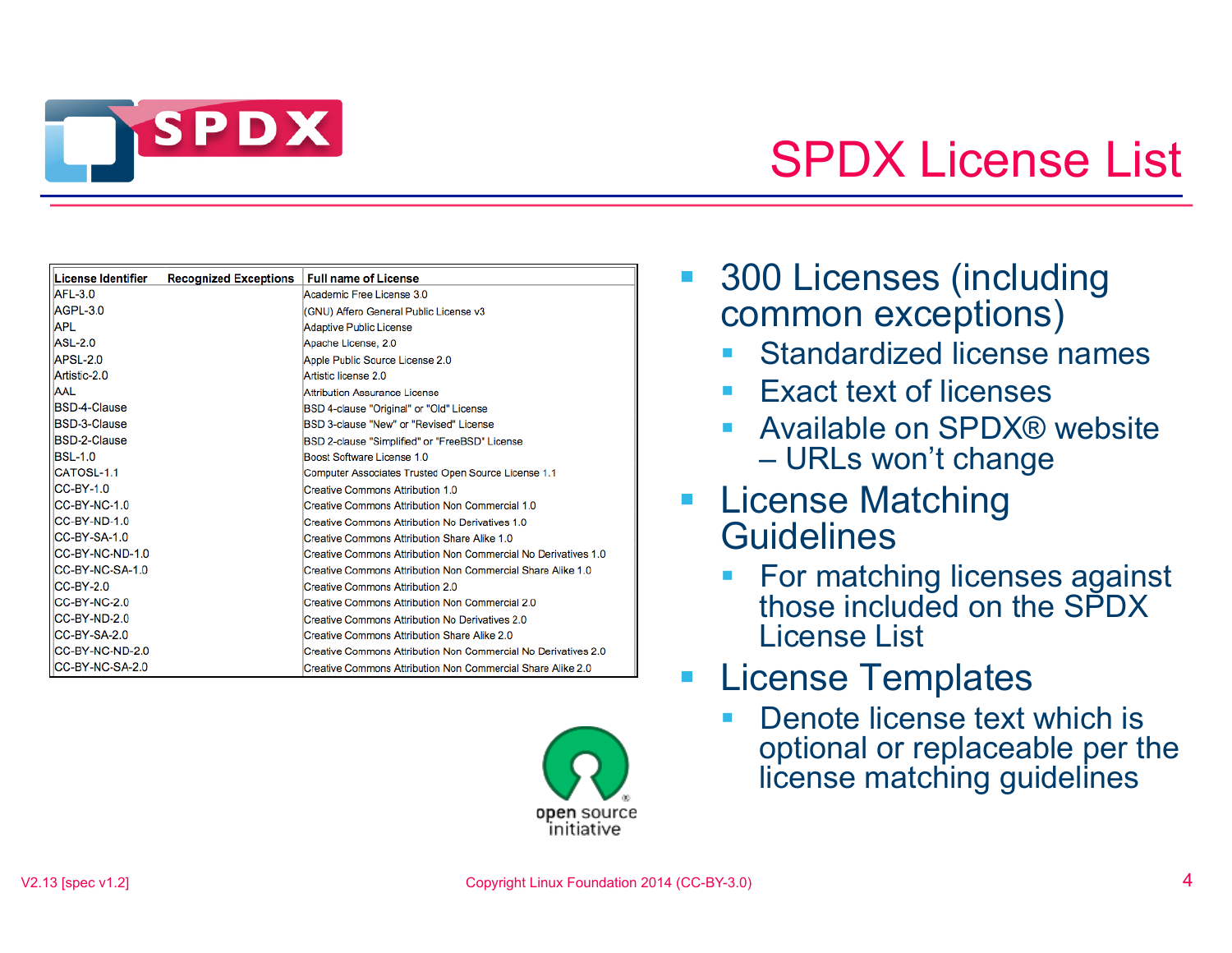



#### § License List

- § Internal: TI, Wind River, MicroFocus, HP, Siemens
- Tools: Black Duck, FOSSology, nexB, Protecode
- § Community: OSI, Debian, Composer, Bower, NPM

#### § Format

- § Internal/Partners: TI, Wind River, Alcatel Lucent, Siemens
- § Tooling: Wind River, Black Duck, Source Auditor, FOSSology/ UNO, Yocto, TripleCheck, SPDX OSS
- Tagging Files
	- § U-Boot, Wind River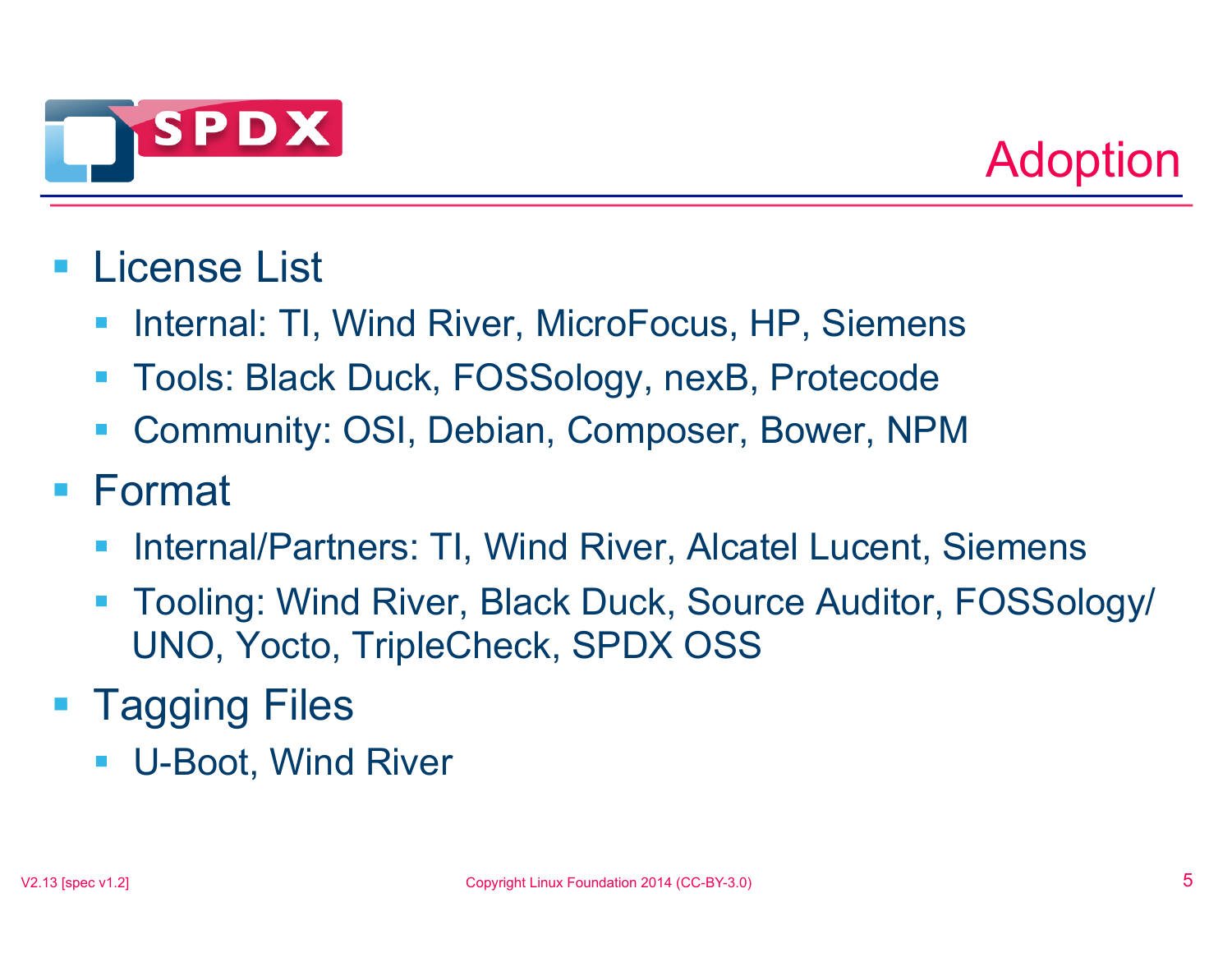

# SPDX Fit with Open Chain

- § Supports Best Practices / Certification
	- § Avoids re-inventing format, license list and tooling
- Supplier Self Check
	- Enables while allowing OC to remain neutral on tooling
- § Invites pre-built community

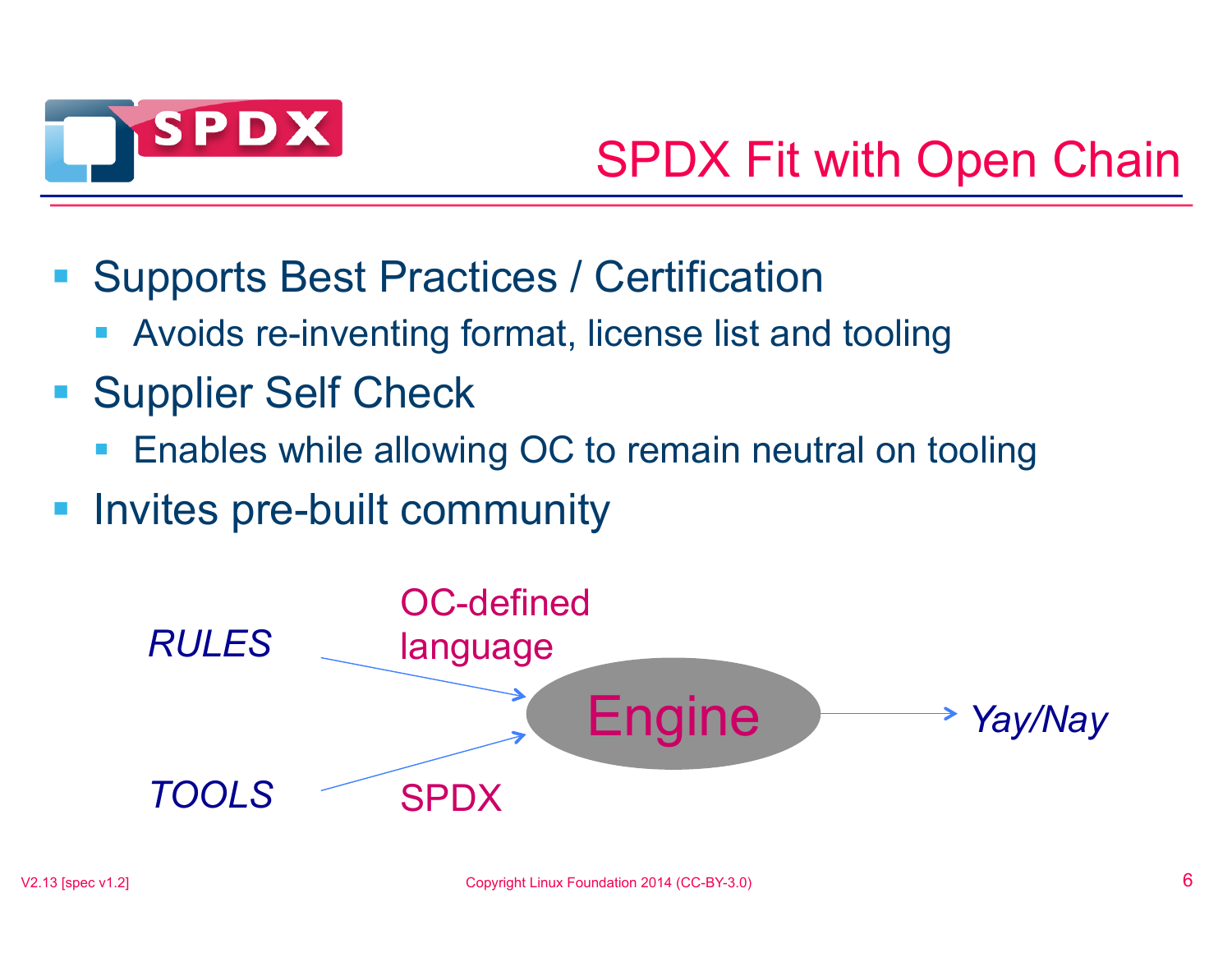

## **Participants**



#### **Participation is from a range of organizations and across various roles**